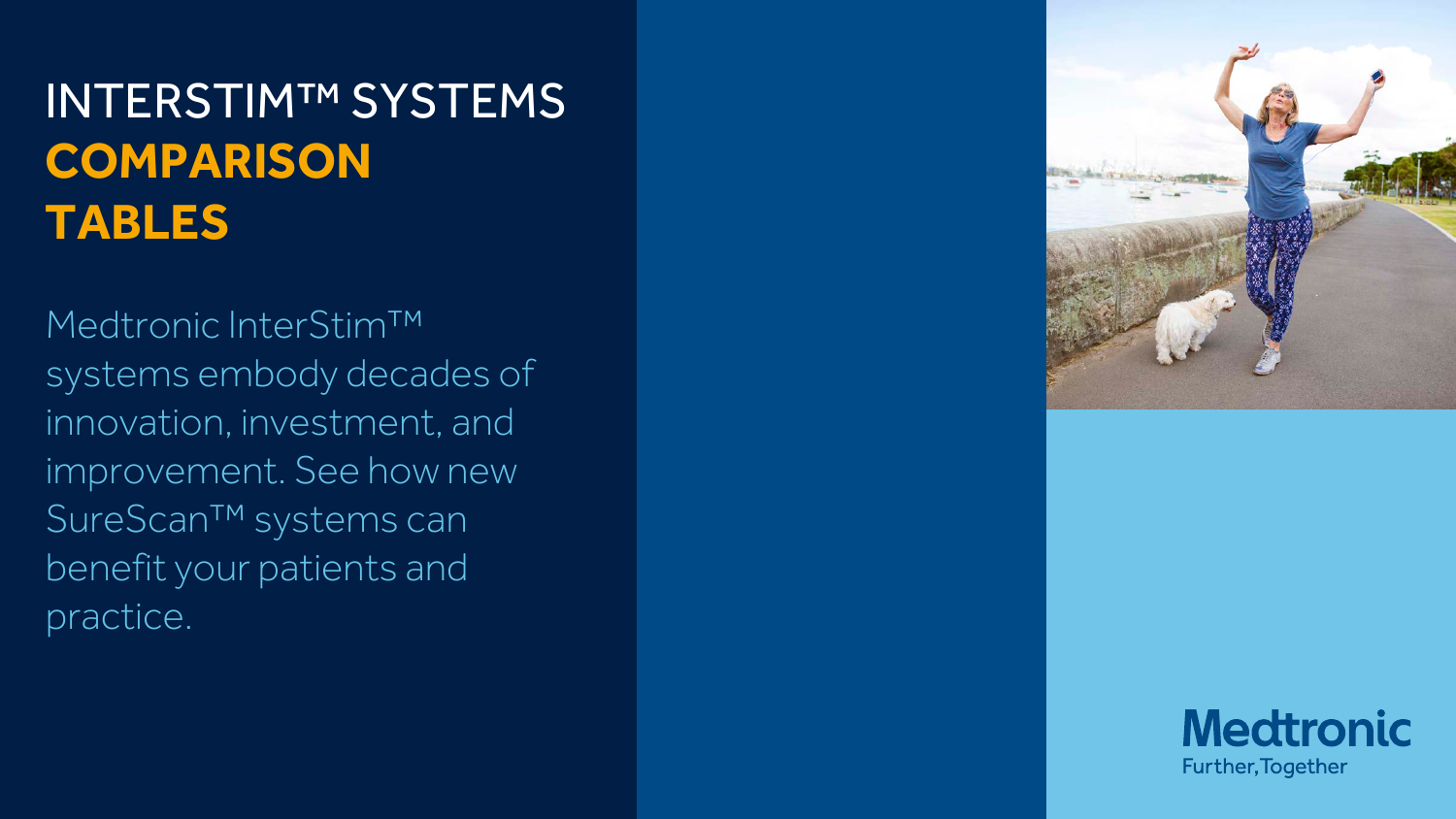Medtronic InterStim™ systems embody decades of innovation, investment, and improvement. See how new SureScan™ systems can benefit your patients and practice.





|                                    |                                                                                                        | 2) Madironic<br>INTER STIM' II                                                                         |                     |
|------------------------------------|--------------------------------------------------------------------------------------------------------|--------------------------------------------------------------------------------------------------------|---------------------|
|                                    | LEGACY InterStim™ system                                                                               | NEW Recharge-free system                                                                               | <b>NEW Recharge</b> |
| <b>SYSTEMS</b>                     |                                                                                                        |                                                                                                        |                     |
| <b>Indications</b>                 | Overactive bladder (OAB)<br>Non-obstructive urinary retention (NOUR)<br><b>Fecal Incontinence (FI)</b> | Overactive bladder (OAB)<br>Non-obstructive urinary retention (NOUR)<br><b>Fecal Incontinence (FI)</b> |                     |
| <b>MRI eligibility</b>             | Head-scan Only*                                                                                        | Full-body* 1.5-T and 3-T                                                                               |                     |
| SureScan™ technology               | X                                                                                                      | $\checkmark$                                                                                           |                     |
| <b>Adaptor 09106 compatibility</b> | √                                                                                                      | X<br>Full-body MRI eligibility will be lost                                                            | X                   |
| <b>TYRXTM</b>                      | M size (Bundle code M000002A746)                                                                       | M size (Bundle code M000002A746)                                                                       | Not yet ap          |
| <b>Revision kit/spare parts</b>    | 3550-80 (only screw-driver)                                                                            | Revision Kit 3560031                                                                                   | <b>Revision Kit</b> |

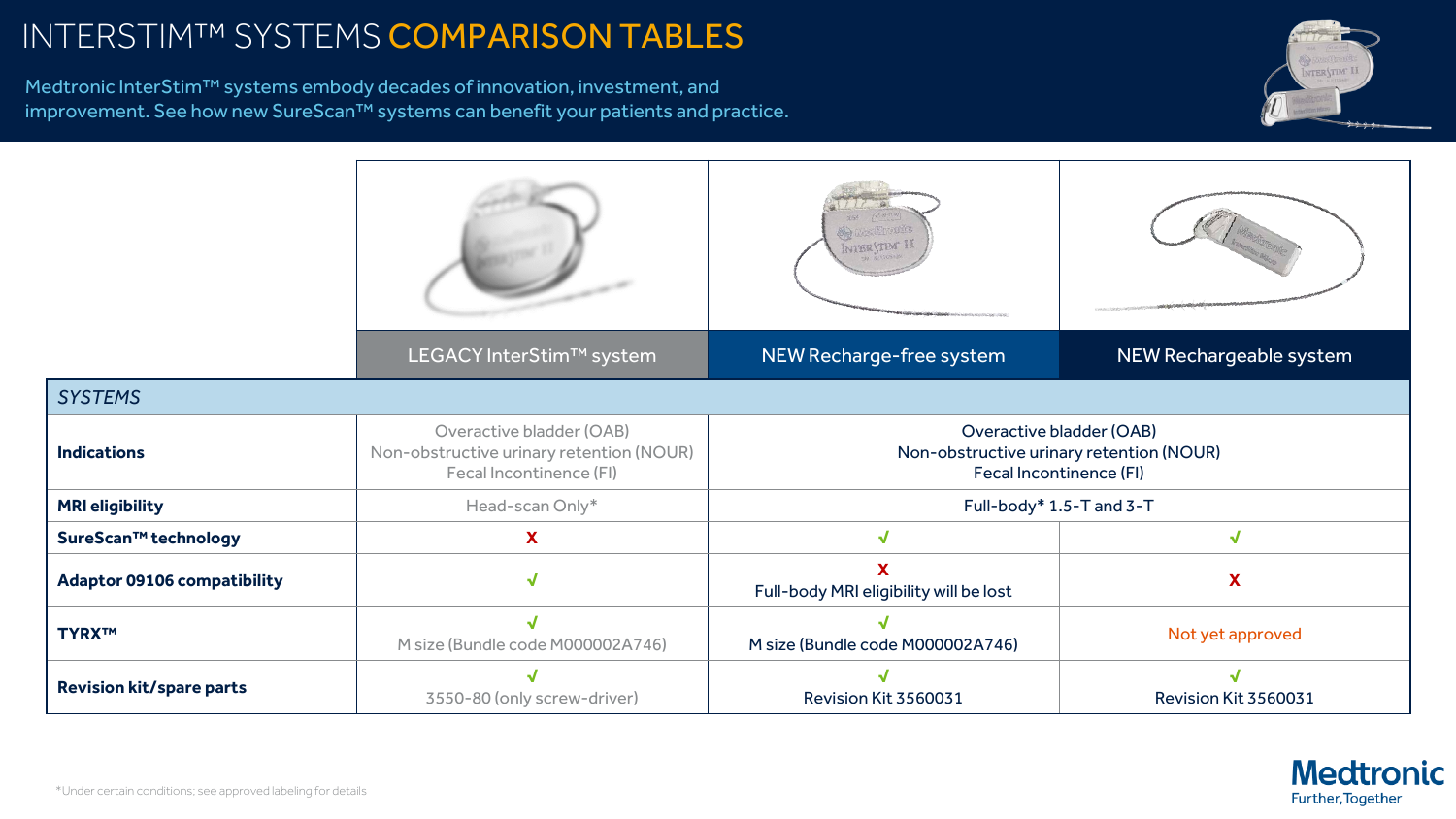Medtronic InterStim™ systems embody decades of innovation, investment, and improvement. See how new SureScan™ systems can benefit your patients and practice.



#### *NEUROSTIMULATORS*





| <b>CFN</b>                      | InterStim™ II 3058<br>(with Tined-Lead 3889)                             | InterStim™ II 3058<br>(with SureScan™ MRI Lead 978B1)                    | InterStim™ Micro 97<br>(with SureScan™ MRI Lead                                  |
|---------------------------------|--------------------------------------------------------------------------|--------------------------------------------------------------------------|----------------------------------------------------------------------------------|
| Rechargeable                    | X                                                                        | X                                                                        |                                                                                  |
| <b>Volume (HxLxT)</b>           | $14cm3$ (44mm x 51mm x 7.7mm)                                            | $14cm3$ (44mm x 51mm x 7.7mm)                                            | $2.8cm3$ (17mm x 47mm $\alpha$ )                                                 |
| Weight                          | 22g                                                                      | 22g                                                                      | 7.3g                                                                             |
| <b>Battery</b>                  | <b>Primary cell</b><br>(Lithium HSVO)                                    | <b>Primary cell</b><br>(Lithium HSVO)                                    | Rechargeable cell<br>(Medtronic Lithium-ion rechargea<br>Overdrive™ battery Tech |
| <b>Longevity</b>                | 4.8-6.3 years $1,2,3$<br>Depends on parameter settings and amount of use | 4.8-6.3 years $1,2,3$<br>Depends on parameter settings and amount of use | 15 years before elective rep<br>indicator (ERI)                                  |
| <b>Delivered Energy control</b> | <b>Constant Voltage</b>                                                  | <b>Constant Voltage</b>                                                  | <b>Constant Current</b>                                                          |
| <b>External Shield</b>          | Titanium                                                                 | Titanium                                                                 | Titanium                                                                         |
| Implant depth                   | < 2.5cm                                                                  | < 2.5cm                                                                  | < 2.5cm                                                                          |

Duchalais E, et al. Exhausted implanted pulse generator in sacral nerve stimulation for faecal incontinence: What next in daily practice for patients? Int J Colorectal Dis. 2016; 31(2):439-44.

2. Widmann B, et al. Success and Complication Rates After SacralNeuromodulation for Fecal Incontinence and Constipation: A Single-center Follow-up Study. J Neurogastroenterol Motil. 2019;25(1):159-170.

3. Medtronic data on file (1-2V, 14Hz, 210uS, bipolar electrode config, and continuous stim)

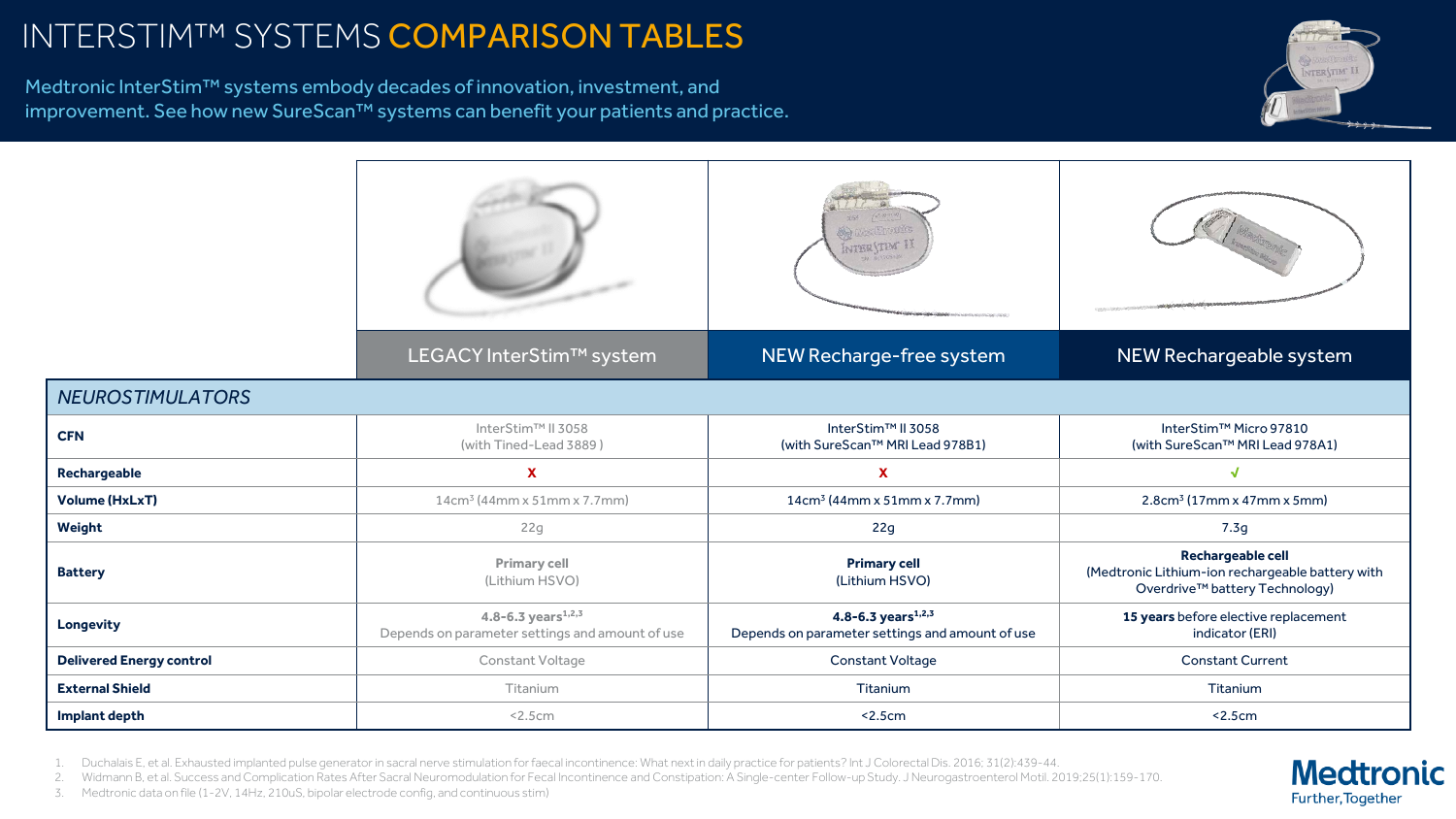Medtronic InterStim™ systems embody decades of innovation, investment, and improvement. See how new SureScan™ systems can benefit your patients and practice.



#### *NEUROSTIMULATORS*

| <b>CFN</b>                                | InterStim™ II 3058<br>(with Tined-Lead 3889)                                                                                             | InterStim™ II 3058<br>(with SureScan™ MRI Lead 978B1)                                        | InterStim™ M<br>(with SureScan™                                          |
|-------------------------------------------|------------------------------------------------------------------------------------------------------------------------------------------|----------------------------------------------------------------------------------------------|--------------------------------------------------------------------------|
| <b>Recharger interface</b>                | X                                                                                                                                        | χ                                                                                            | RS5200 Recharger Kit wit                                                 |
| <b>Programmers</b>                        | Smart Programmer TH90P02/03 (5 Apps)<br>or<br>Smart Programmer TH90G02/03 (2 Apps)<br>or<br>N' Vision (8840) with iCon <sup>®</sup> 3037 | Smart Programmer TH90P02/03                                                                  | <b>Smart Programm</b>                                                    |
| Apps interfacing with the Neurostimulator | A510 (InterStim™ Clinician<br>Programmer App)<br>A520 (InterStim™ Patient<br>Programmer App)                                             | A510 (InterStim™ Clinician<br>Programmer App)<br>A520 (InterStim™ Patient<br>Programmer App) | A51200 (InterStim<br>Programr<br>A52200 (InterStim™ Micro<br>A90300 (Rec |
| Number of programs stored on the INS      | (11 programs are stored in the<br>Smart Programmer)                                                                                      | (11 programs are stored in the<br><b>Smart Programmer)</b>                                   | 11                                                                       |





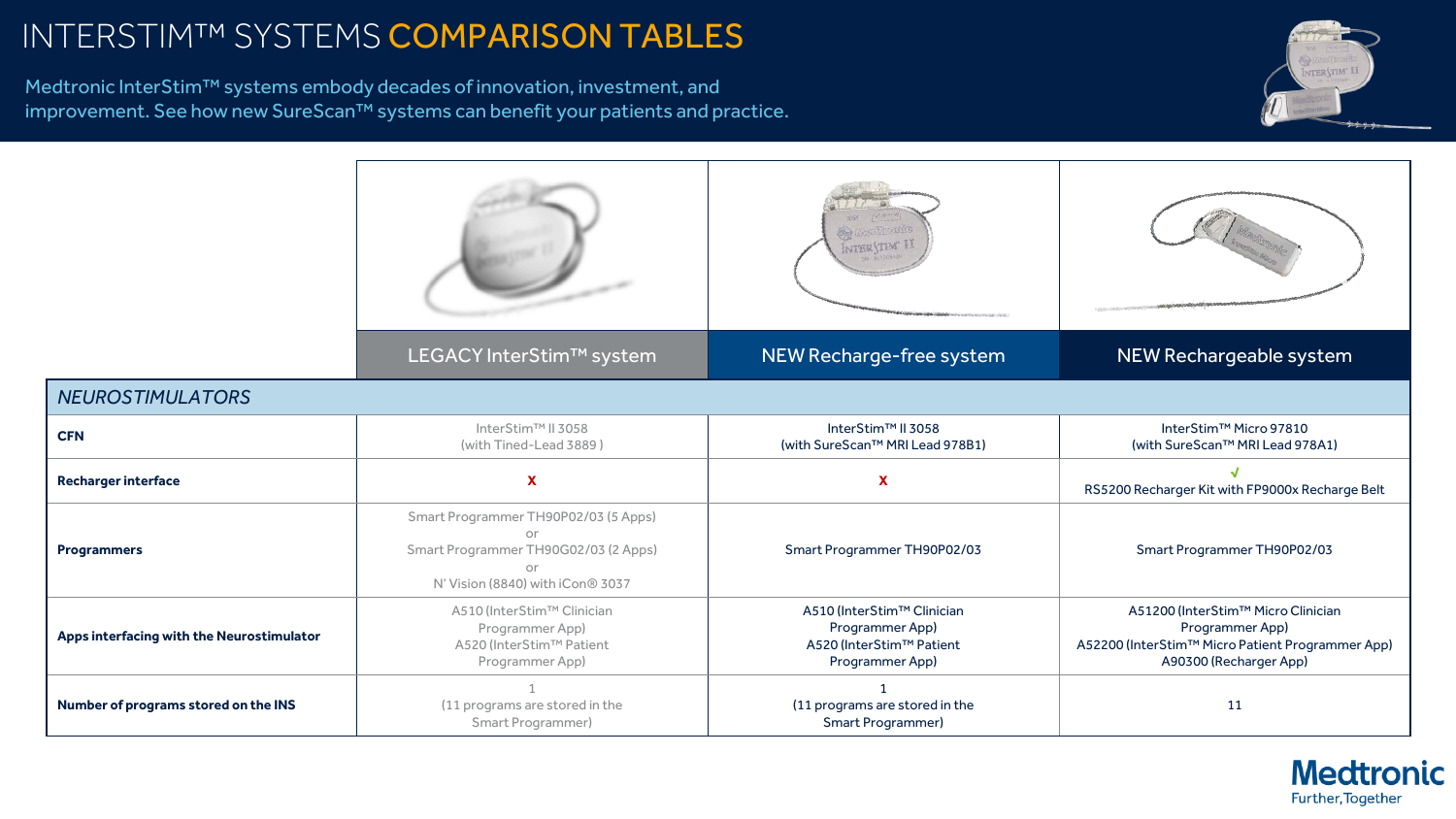Medtronic InterStim™ systems embody decades of innovation, investment, and improvement. See how new SureScan™ systems can benefit your patients and practice.

|                                             | LEGACY InterStim™ system                                                          | NEW Recharge-free system                                          | NEW Rechargeable system                                              |  |  |
|---------------------------------------------|-----------------------------------------------------------------------------------|-------------------------------------------------------------------|----------------------------------------------------------------------|--|--|
| <b>TINED LEADS</b>                          |                                                                                   |                                                                   |                                                                      |  |  |
| <b>CFN</b>                                  | Tine-Lead 3889                                                                    | SureScan™ MRI Lead 978B1                                          | SureScan™ MRI Lead 978A1                                             |  |  |
| <b>Lead lengths and diameter</b>            | 28, 33 and 41 cm (diameter 1.27 mm)                                               | 28, 33 and 41 cm (diameter 1.27 mm)                               |                                                                      |  |  |
| <b>Number of electrodes</b>                 | 4 in line                                                                         | 4 in line                                                         |                                                                      |  |  |
| <b>Electrode length and interspacing</b>    | 3mm (4x) with 3mm interspacing                                                    | 3mm (4x) with 3mm interspacing                                    |                                                                      |  |  |
| <b>Lead proximal end (INS side)</b>         | In line with 4.32 mm spacing<br>for InterStim™ II neurostimulator                 | In line with 4.32 mm spacing<br>for InterStim™ II neurostimulator | In line with 2.16 mm spacing<br>For InterStim™ Micro neurostimulator |  |  |
| <b>Pre-inserted stylet</b>                  | Straight stylet                                                                   | Bent-tip stylet                                                   |                                                                      |  |  |
| <b>Stylet Handle</b>                        | Flat/Linear                                                                       | Finned handle that shows the direction of the lead tip            |                                                                      |  |  |
| <b>Lead body diameter consistency</b>       | Slightly narrower at the distal tines                                             | Consistent lead body diameter                                     |                                                                      |  |  |
| <b>Tines manufacturing technique</b>        | Tines glued on individually                                                       | Single injection molding of the tines                             |                                                                      |  |  |
| <b>Electrodes manufacturing technique</b>   | Electrodes glued on                                                               | Single injection molding of the electrodes                        |                                                                      |  |  |
| <b>Lead body material</b>                   | Polyurethane                                                                      | Polyurethane with Tantalum braid for MRI performance              |                                                                      |  |  |
| Connection with the Verify <sup>™</sup> ENS | 3576 Twist-lock cable (lengths 25cm/64cm) + in-<br>package percutaneous extension | 3560022 Percutaneous Extension<br>(length 100cm)                  | 3560030 Percutaneous Extension<br>(length 100cm)                     |  |  |
| <b>Percutaneous Lead Introducer</b>         | External kit - 355018                                                             | In-package                                                        |                                                                      |  |  |



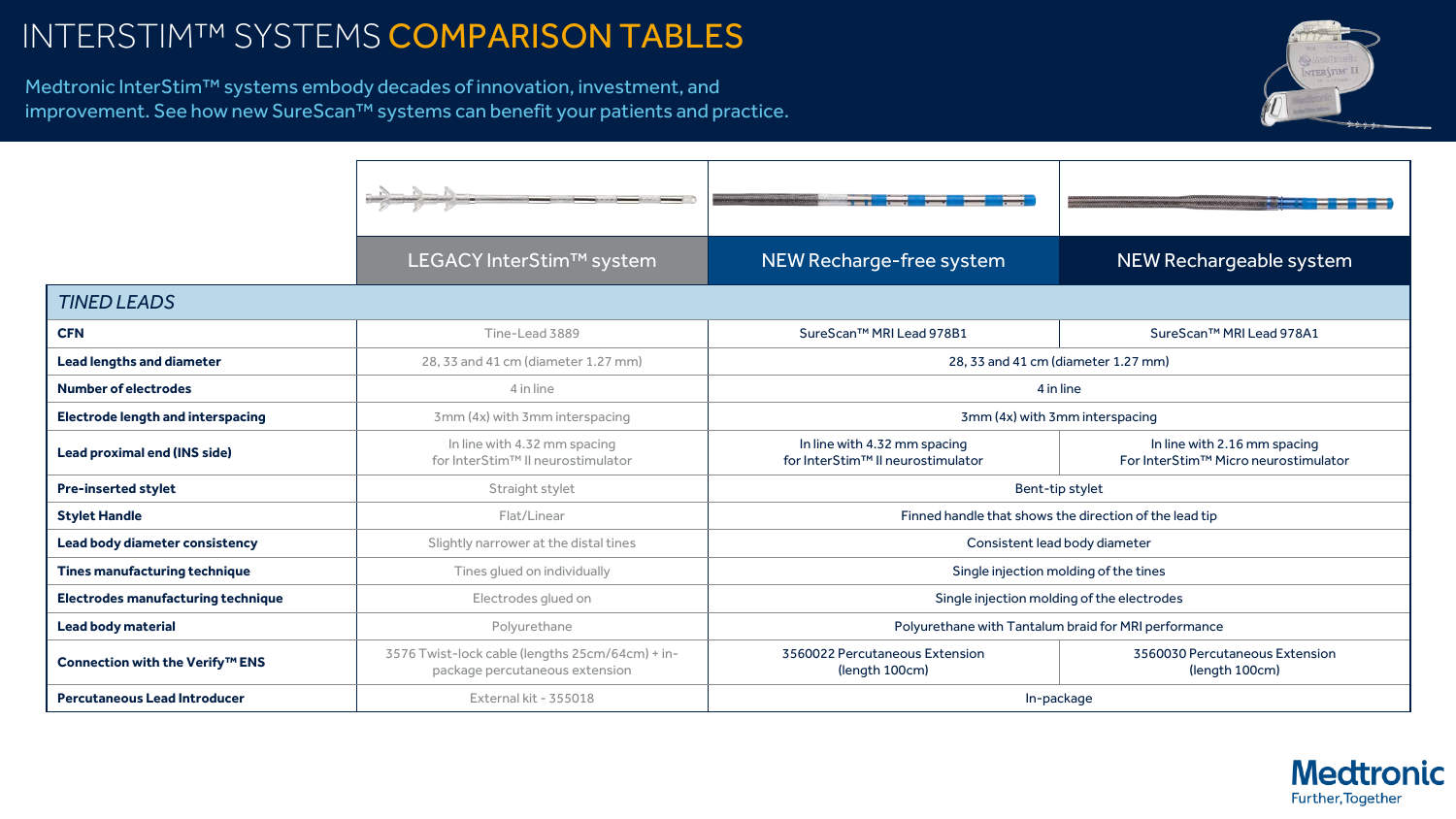Medtronic InterStim™ systems embody decades of innovation, investment, and improvement. See how new SureScan™ systems can benefit your patients and practice.

|                                           |                                                                                                                                                                                |                                                                               | $\begin{picture}(120,10) \put(0,0){\line(1,0){10}} \put(15,0){\line(1,0){10}} \put(15,0){\line(1,0){10}} \put(15,0){\line(1,0){10}} \put(15,0){\line(1,0){10}} \put(15,0){\line(1,0){10}} \put(15,0){\line(1,0){10}} \put(15,0){\line(1,0){10}} \put(15,0){\line(1,0){10}} \put(15,0){\line(1,0){10}} \put(15,0){\line(1,0){10}} \put(15,0){\line($ |                                                   |                                                   |
|-------------------------------------------|--------------------------------------------------------------------------------------------------------------------------------------------------------------------------------|-------------------------------------------------------------------------------|-----------------------------------------------------------------------------------------------------------------------------------------------------------------------------------------------------------------------------------------------------------------------------------------------------------------------------------------------------|---------------------------------------------------|---------------------------------------------------|
|                                           | <b>Smart Programmer</b><br>P version                                                                                                                                           | <b>Smart Programmer</b><br><b>G</b> version                                   | <b>Enhanced Verify™</b><br>Programmer                                                                                                                                                                                                                                                                                                               | <b>iCon®</b><br><b>Patient Programmer</b>         | <b>N'Vision™</b><br><b>Clinician Programmer</b>   |
| <b>CFN</b>                                | <b>TH90P02 (EU)</b><br><b>TH90P03 (UK/lr)</b>                                                                                                                                  | <b>TH90G02 (EU)</b><br><b>TH90G03 (UK/lr)</b>                                 | <b>HH901A (EU)</b><br><b>HH901B (UK/lr)</b>                                                                                                                                                                                                                                                                                                         | 3037                                              | 8840 (8870NNC02 Flash Card)                       |
| <b>Availability</b>                       | $\sqrt{ }$                                                                                                                                                                     | $\sqrt{2}$                                                                    | $\sqrt{2}$                                                                                                                                                                                                                                                                                                                                          | <b>Phased Out</b>                                 | <b>Phased Out</b>                                 |
| <b>Patient Use</b>                        | $\sqrt{2}$                                                                                                                                                                     | $\sqrt{ }$                                                                    | $\sqrt{ }$                                                                                                                                                                                                                                                                                                                                          | $\boldsymbol{J}$                                  | X                                                 |
| <b>Clinician Use</b>                      | $\sqrt{2}$                                                                                                                                                                     | $\sqrt{ }$                                                                    | $\sqrt{2}$                                                                                                                                                                                                                                                                                                                                          | $\mathbf x$                                       | $\sqrt{2}$                                        |
| InterStim™ Apps included                  | Clinician Programming App-A510<br>Patient Programmer App - A520<br>Micro Clinician Programming App - A51200<br>Micro Patient Programmer App - A52200<br>Recharger App - A90300 | Clinician Programming App-A510<br>Patient Programmer App - A520               | Clinician Programming App - A511<br>Patient Programmer App - A521                                                                                                                                                                                                                                                                                   | $\mathbf x$                                       | $\boldsymbol{\mathsf{X}}$                         |
| Interface with<br><b>Neurostimulators</b> | INS - InterStim™ 3023<br>INS - InterStim™ II 3058<br>INS - InterStim™ Micro 97810<br>ENS - Verify <sup>™</sup> ENS 353101                                                      | INS - InterStim™ 3023<br>INS - InterStim™ II 3058<br>ENS - Verify™ ENS 353101 | ENS - Verify™ ENS 353101                                                                                                                                                                                                                                                                                                                            | INS - InterStim™ 3023<br>INS - InterStim™ II 3058 | INS - InterStim™ 3023<br>INS - InterStim™ II 3058 |
| <b>Selling Strategy</b>                   | 1 per patient (long-term use)                                                                                                                                                  | 1 per patient (long-term use)                                                 | Multi-user (Ioaner)                                                                                                                                                                                                                                                                                                                                 | 1 per patient                                     | Multi-user (loaner)                               |
| <b>Procedural phase</b>                   | 2 <sup>nd</sup> stage or<br>Full system implant                                                                                                                                | 2 <sup>nd</sup> stage or<br>Full system implant                               | 1 <sup>st</sup> stage<br>(AdvancedBasic Evaluation)                                                                                                                                                                                                                                                                                                 | 2 <sup>nd</sup> stage or<br>Full system implant   | 2 <sup>nd</sup> stage or<br>Full system implant   |



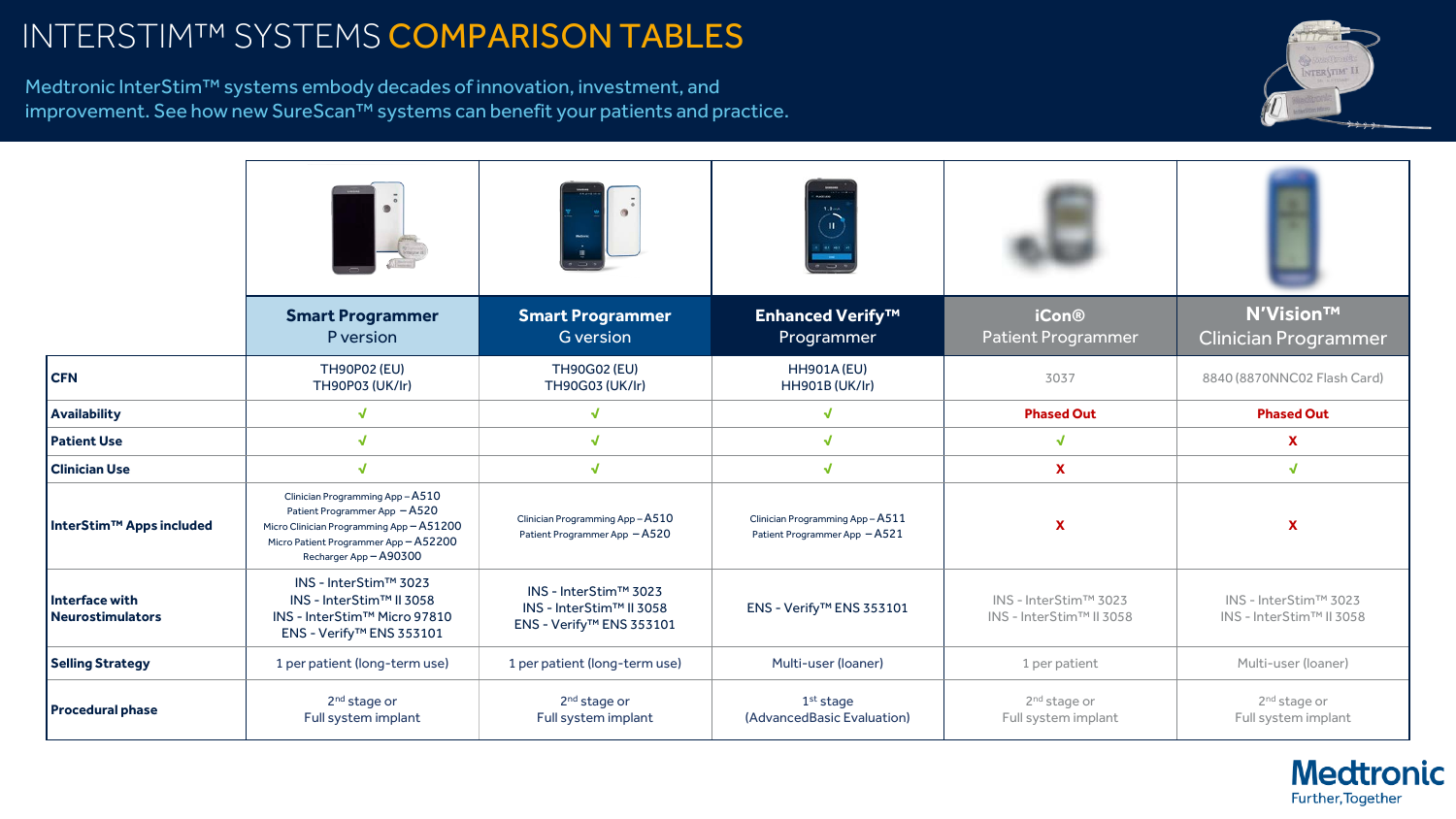Medtronic InterStim™ systems embody decades of innovation, investment, and improvement. See how new SureScan™ systems can benefit your patients and practice.

|                                           |                                               |                                               | $\overrightarrow{1.8}$<br>$\equiv$          |                                           |                                                 |
|-------------------------------------------|-----------------------------------------------|-----------------------------------------------|---------------------------------------------|-------------------------------------------|-------------------------------------------------|
|                                           | <b>Smart Programmer</b><br>P version          | <b>Smart Programmer</b><br><b>G</b> version   | <b>Enhanced Verify™</b><br>Programmer       | <b>iCon®</b><br><b>Patient Programmer</b> | <b>N'Vision™</b><br><b>Clinician Programmer</b> |
| <b>CFN</b>                                | <b>TH90P02 (EU)</b><br><b>TH90P03 (UK/lr)</b> | <b>TH90G02 (EU)</b><br><b>TH90G03 (UK/Ir)</b> | <b>HH901A (EU)</b><br><b>HH901B (UK/lr)</b> | 3037                                      | 8840 (8870NNC02 Flash Card)                     |
| <b>Programs</b>                           | <b>7x Standard Preset</b><br>4x Custom        | <b>7x Standard Preset</b><br>4x Custom        | <b>7x Standard Preset</b><br>4x Custom      | <b>4x Custom Programs</b>                 | <b>4x Custom Programs</b>                       |
| Defense Grade Security <sup>1</sup>       | J                                             | $\sqrt{2}$                                    |                                             | $\boldsymbol{\mathsf{X}}$                 | X                                               |
| <b>MRI Eligibility Status Display</b>     | $\bm{J}$                                      | $\sqrt{2}$                                    |                                             | $\mathbf x$                               | $\mathbf x$                                     |
| <b>Clinician Demo Mode</b>                | $\bm{J}$                                      | $\sqrt{ }$                                    |                                             | $\mathbf{X}$                              | $\sqrt{2}$                                      |
| <b>Patient Use Tutorial</b>               | $\sqrt{2}$                                    | $\sqrt{ }$                                    | $\sqrt{ }$                                  | $\mathbf{x}$                              | $\mathbf{X}$                                    |
| <b>Wireless Communication<sup>2</sup></b> | $\sqrt{ }$                                    | $\sqrt{ }$                                    | $\mathbf{J}$                                | $\mathbf x$                               | $\mathbf{x}$                                    |
| <b>Report Generation</b>                  | $\sqrt{2}$                                    | $\sqrt{ }$                                    | $\sqrt{ }$                                  | $\mathbf{x}$                              | $\sqrt{ }$                                      |
| <b>RS5200 Recharger Interface</b>         | $\sqrt{2}$                                    | $\mathbf x$                                   | $\mathbf{X}$                                | $\mathbf{x}$                              | $\mathbf x$                                     |
| <b>Case Type</b>                          | Wallet                                        | Wallet                                        | <b>Soft Shell</b>                           | Nothing                                   | Soft Shell                                      |
| <b>Components &amp; Package</b>           | Kit<br>Handset + Communicator                 | Kit<br>Handset + Communicator                 | <b>Stand alone</b><br>Handset only          | <b>Stand alone</b><br>Programmer only     | <b>Stand alone</b><br>Programmer only           |

1. Samsung Knox is trusted by 29 governments around the world with some of the most stringent information and technology security requirements. Samsung works closely with these organizations on a continuous basis to ensure that products and solutions meet and exceed these requirements.

2. Wireless Communication refers to the connection between the Communicator and the Handset